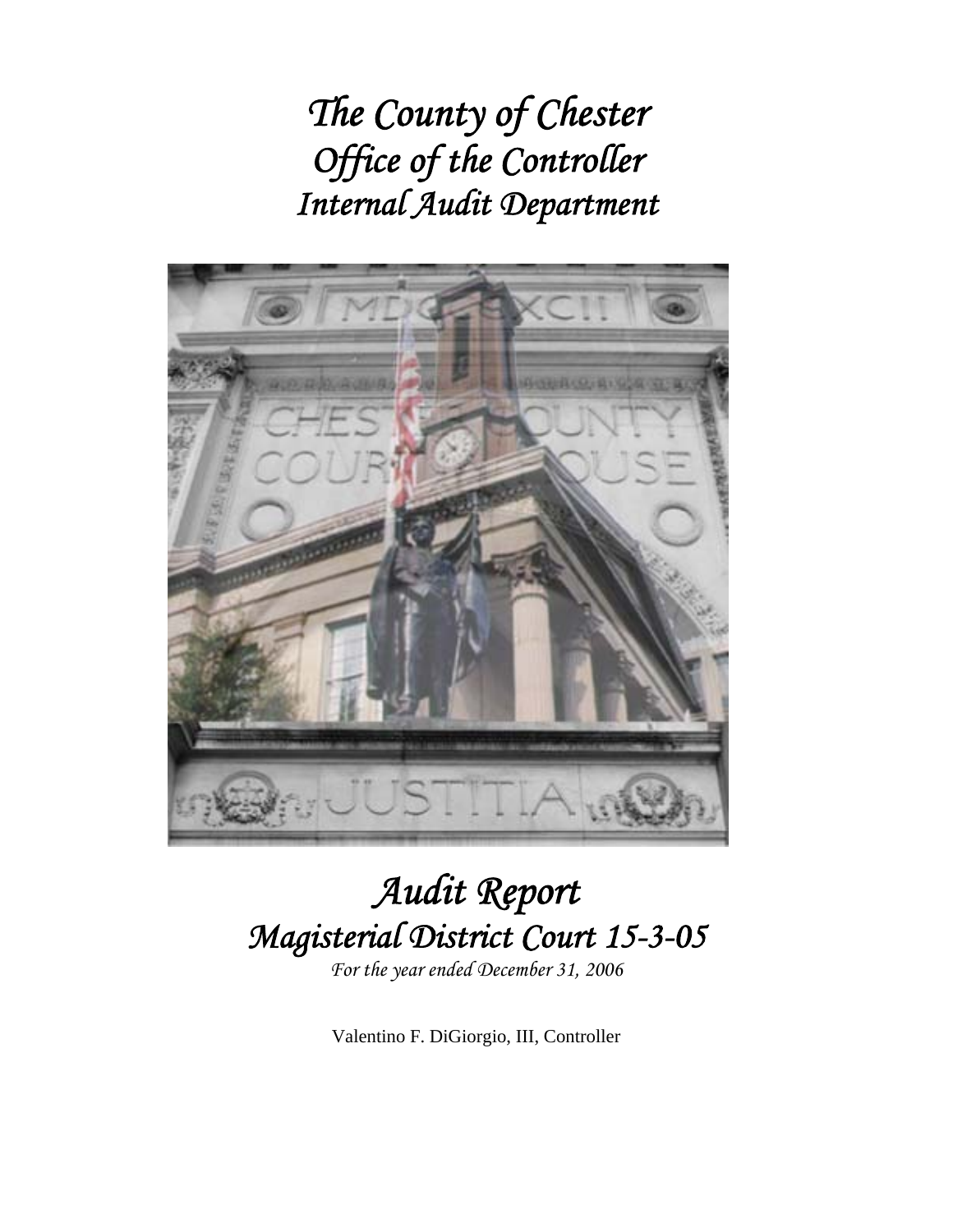## **AUDIT OF MAGISTERIAL DISTRICT COURT 15-3-05**

**FOR THE YEAR ENDED DECEMBER 31, 2006** 

 **Magisterial District Judge Harry W. Farmer District Court 15-3-05 305 South 3rd Street Oxford, PA 19363-1729**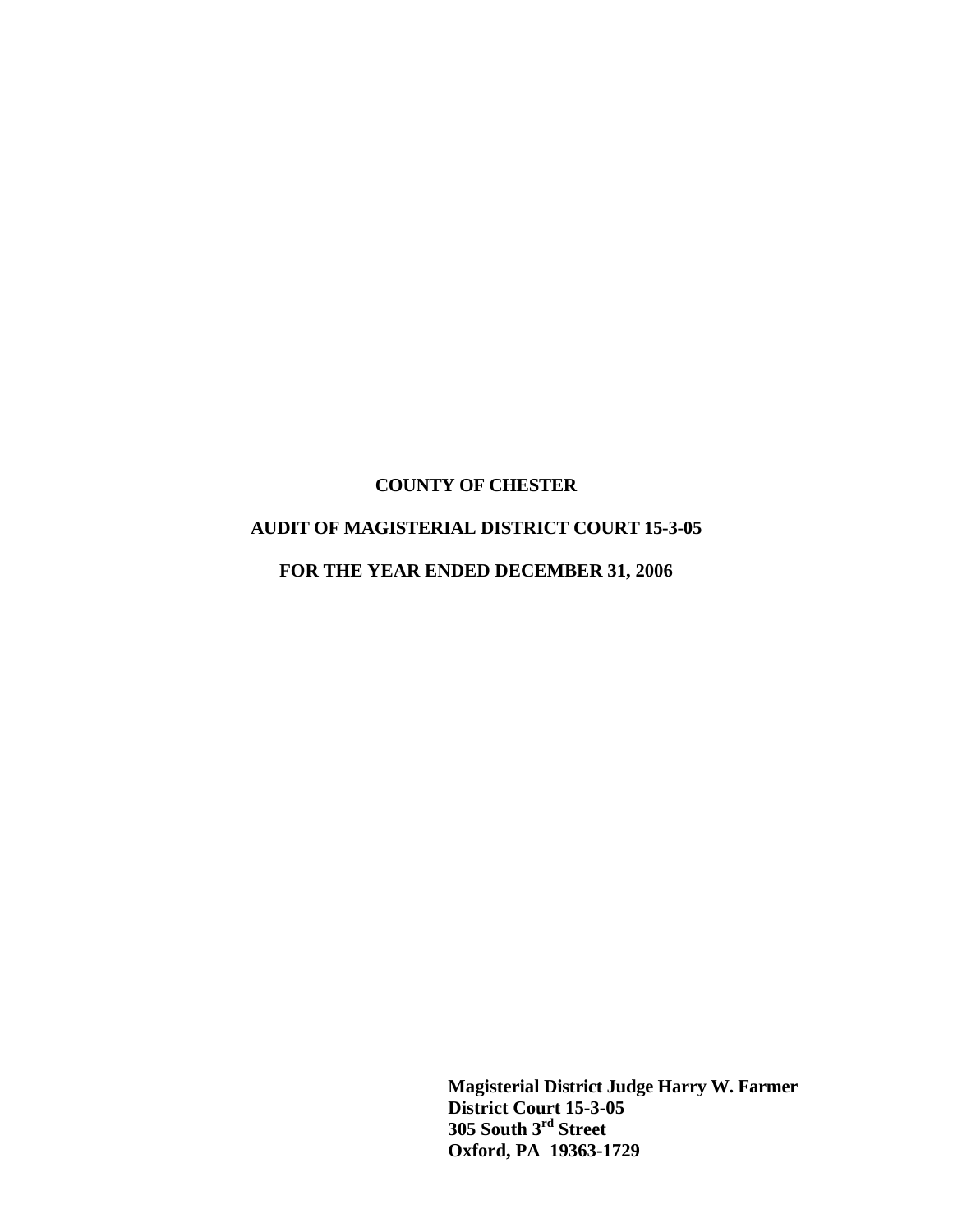## **MAGISTERIAL DISTRICT COURT 15-3-05**

## **TABLE OF CONTENTS**

| FINANCIAL STATEMENTS:              |
|------------------------------------|
|                                    |
|                                    |
|                                    |
| SUPPLEMENTAL INFORMATION:          |
|                                    |
|                                    |
| AUDITOR'S REPORT ON COMPLIANCE AND |
|                                    |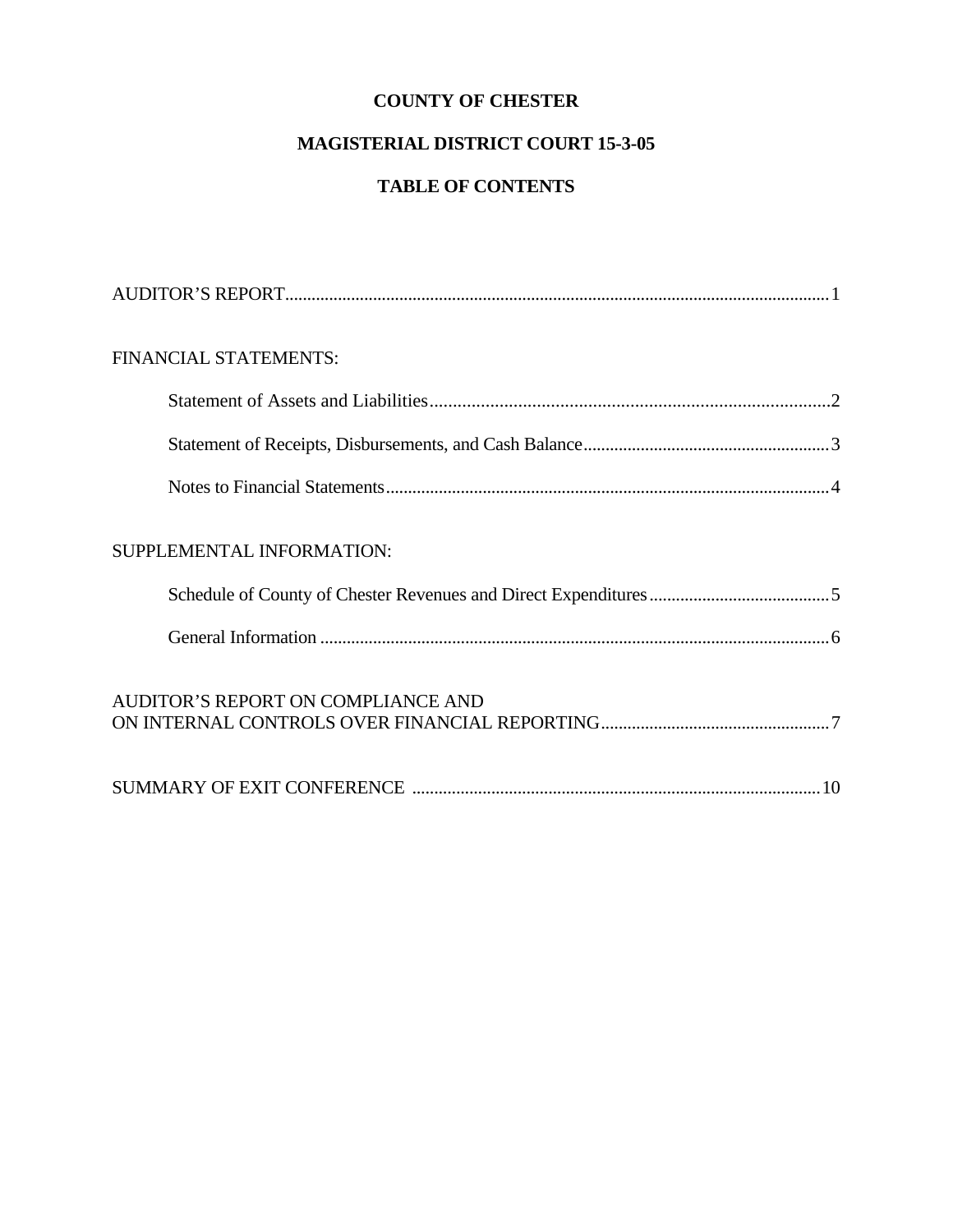

## **COUNTY OF CHESTER** OFFICE OF THE CONTROLLER

2 N. HIGH STREET, SUITE 540, P.O. BOX 2748, WEST CHESTER, PA 19380-0991 TELEPHONE: (610) 344-6155 FAX: (610) 344-6750

August 2, 2007

VALENTINO F. DIGIORGIO, III Controller

District Court 15-3-05 305 South 3rd Street Oxford, PA 19363-1729

Internal Audit has audited the accounts of Magisterial District Court 15-3-05 (*District Court*) as of December 31, 2006, and has compiled the attached Statement of Assets and Liabilities and the related Statement of Cash Receipts, Disbursements, and Cash Balance for the year then ended. It is Internal Audit's responsibility to annually audit the accounts of every magistrate or district judge within the County and to report the results of such audits to the Chester County Commissioners, the Chester County Court of Common Pleas, the Auditor General of Pennsylvania, and to the governing body of each political subdivision which is entitled to receive funds collected on its behalf by the *District Court*. It is management's responsibility to maintain, update, and reconcile these accounts on a continuous basis.

Our audit was conducted in accordance with generally accepted auditing standards and the Government Auditing Standards issued by the Comptroller General of the United States. Those standards require that we plan and perform the audit in a manner which will provide *reasonable assurance* that the accounts are free of material misstatement and that amounts are properly supported and approved.

As described in Note 1, the accompanying financial statements are prepared on the cash basis of accounting, which is a comprehensive basis of accounting other than generally accepted accounting principles. Accordingly, the statements referred to above are not intended to present the financial position and results of operations of the *District Court* in conformity with generally accepted accounting principles.

In our opinion, the accounts of the *District Court* are stated fairly as of December 31, 2006. Consequently, the corresponding financial statements prepared by Internal Audit present fairly, in all material respects, the assets and liabilities of the *District Court* as of December 31, 2006, and the cash receipts, disbursements, and cash balance for the year then ended.

In accordance with Government Auditing Standards, Internal Audit has also issued a report dated August 2, 2007, on our evaluation of the *District Court's* internal control over financial reporting and on our tests of compliance with certain provisions of laws, regulations, policies and/or procedures. That report is an integral part of an audit performed in accordance with Government Auditing Standards and is to be read in conjunction with this report in considering the results of our audit.

Valent D. Higgio F

**Controller**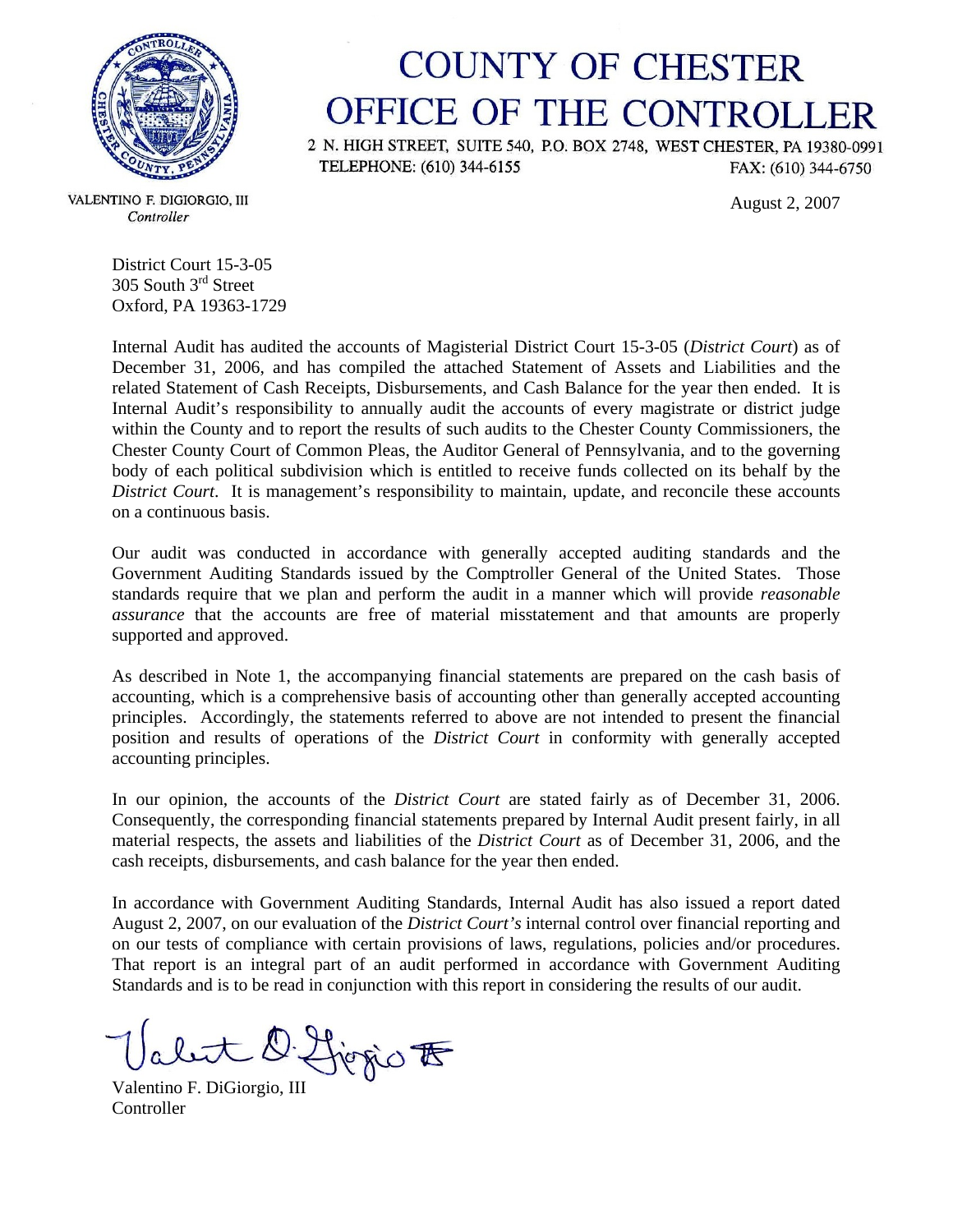## **MAGISTERIAL DISTRICT COURT 15-3-05**

## **STATEMENT OF ASSETS AND LIABILITIES**

## **DECEMBER 31, 2006**

## **ASSETS**

| Cash – Checking Account                  |             | 49,667 |
|------------------------------------------|-------------|--------|
| Cash - Petty Cash / Change Fund          |             | 150    |
| <b>Total Assets</b>                      |             | 49,817 |
| <b>LIABILITIES</b>                       |             |        |
| <b>Undisbursed Funds:</b>                |             |        |
| Commonwealth                             | \$<br>6,368 |        |
| County of Chester                        | 10,213      |        |
| Municipalities                           | 7,694       |        |
| Bail, Restitution, and Collateral        | 25,392      |        |
| <b>Total Undisbursed Funds</b>           |             | 49,667 |
| Due to County – Petty Cash / Change Fund |             | 150    |
| <b>Total Liabilities</b>                 |             | 49,817 |

The accompanying notes are an integral part of these financial statements.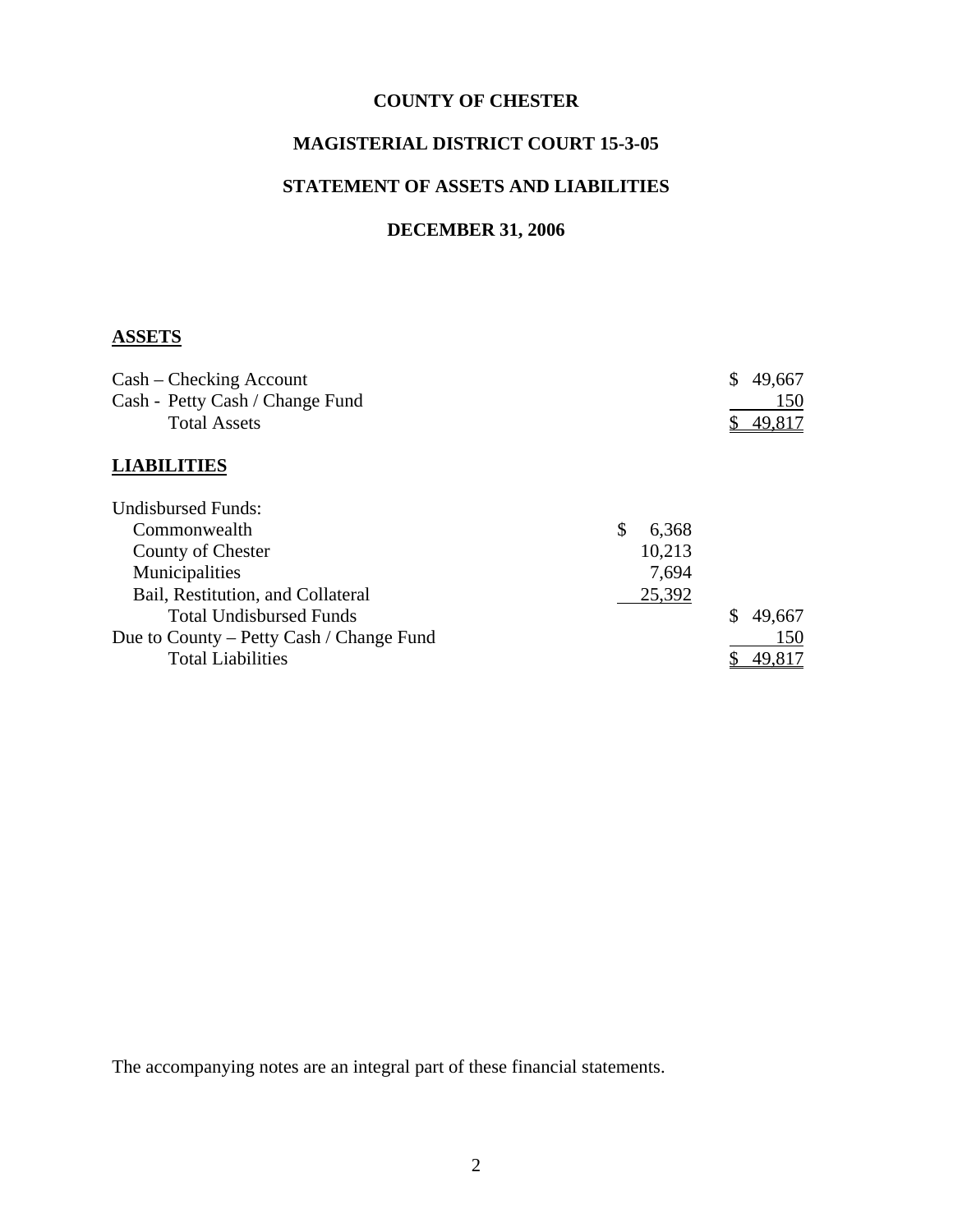## **MAGISTERIAL DISTRICT COURT 15-3-05**

## **STATEMENT OF RECEIPTS, DISBURSEMENTS, AND CASH BALANCE**

## **FOR THE YEAR ENDED DECEMBER 31, 2006**

|                | Cash Balance – Checking Account, Jan.1, 2006   |                | \$<br>40,897 |
|----------------|------------------------------------------------|----------------|--------------|
| Receipts:      | (Fines, Costs, Bail,                           |                |              |
|                | Restitution, and Collateral)                   | \$746,785      |              |
| Disbursements: |                                                |                |              |
|                | Commonwealth                                   | \$338,920      |              |
|                | County of Chester                              | 106,858        |              |
|                | Municipalities:                                |                |              |
|                | West Nottingham Township                       | 6,319          |              |
|                | <b>Oxford Borough</b>                          | 37,084         |              |
|                | East Nottingham Township                       | 7,087          |              |
|                | Lower Oxford Township                          | 21,758         |              |
|                | Penn Township                                  | 5,323          |              |
|                | <b>Upper Oxford Township</b>                   | 960            |              |
|                | Elk Township                                   | 1,987          |              |
|                | New London Township                            | 2,308          |              |
|                | Coatesville City                               | 15             |              |
|                | <b>Oxford School District</b>                  | 1,921          |              |
|                | Bail, Restitution, and Collateral              | <u>207,475</u> |              |
|                | <b>Total Disbursements</b>                     | \$738,015      |              |
|                | Excess of receipts over disbursements          |                | 8,770        |
|                | Cash Balance – Checking Account, Dec. 31, 2006 |                | 49,667       |

The accompanying notes are an integral part of these financial statements.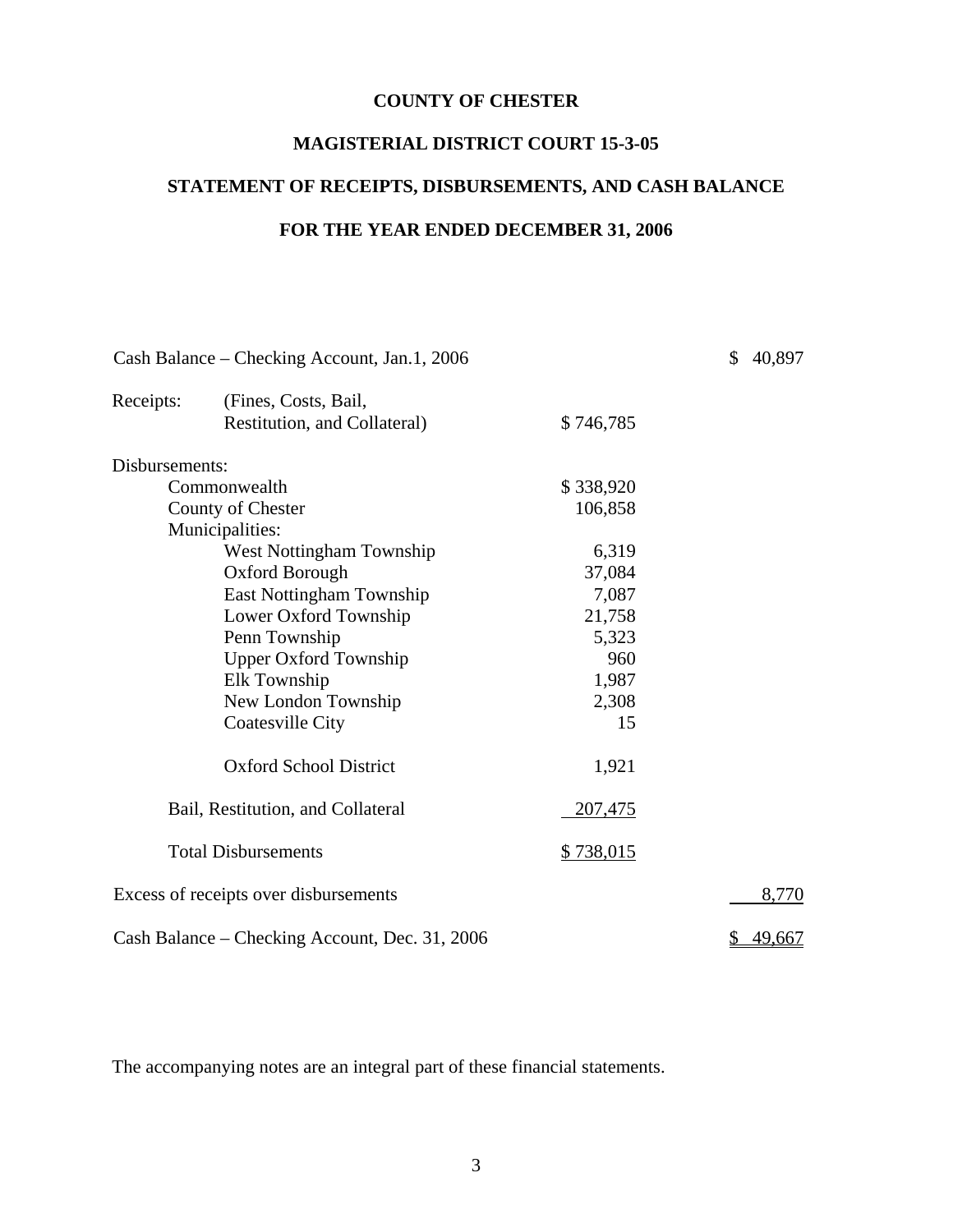### **MAGISTERIAL DISTRICT COURT 15-3-05**

#### **NOTES TO FINANCIAL STATEMENTS**

#### **FOR THE YEAR ENDED DECEMBER 31, 2006**

## *Note 1 - Summary of Significant Accounting Principles*

#### **Background and Reporting Entity**

The financial statements of the *District Court* include only those transactions handled directly by the *District Court*. These transactions include the collection of costs, fines, bail, and restitution, as well as the subsequent disbursement of these funds to the Commonwealth of Pennsylvania, to related political subdivisions, and to citizens served by the *District Court.* As such, the *District Court* acts as a conduit for the Commonwealth, local municipalities, and constituents it serves. Consequently, the *District Court's* cash balance at any point in time represents undisbursed funds to one (or all) of these parties. For financial statement purposes, these undisbursed funds are included as a liability of the *District Court*.

The actual operating expenses of the *District Court* are paid by the County of Chester, except for the District Judge's salary which is paid by the Commonwealth. These costs include the salaries and wages of district court employees, fringe benefits, office rent, postage, telephone, office supplies, computer/LAN use, and furniture and equipment. These costs are not included in the audited Statement of Cash Receipts, Disbursements, and Cash Balance.

#### **Basis of Accounting**

The books and records of the *District Court* are maintained on the cash basis of accounting. Consequently, receipts are recognized when received rather than when assessed or otherwise due, and disbursements are recognized when paid rather than when the obligation is incurred. Accordingly, the accompanying statements do not present the assets, liabilities, receipts, disbursements, and cash balance in accordance with generally accepted accounting principles.

## *Note 2 - Legal Matters*

Our audit disclosed no pending litigation involving the *District Court* or its District Judge (Harry W. Farmer) for the year ended December 31, 2006.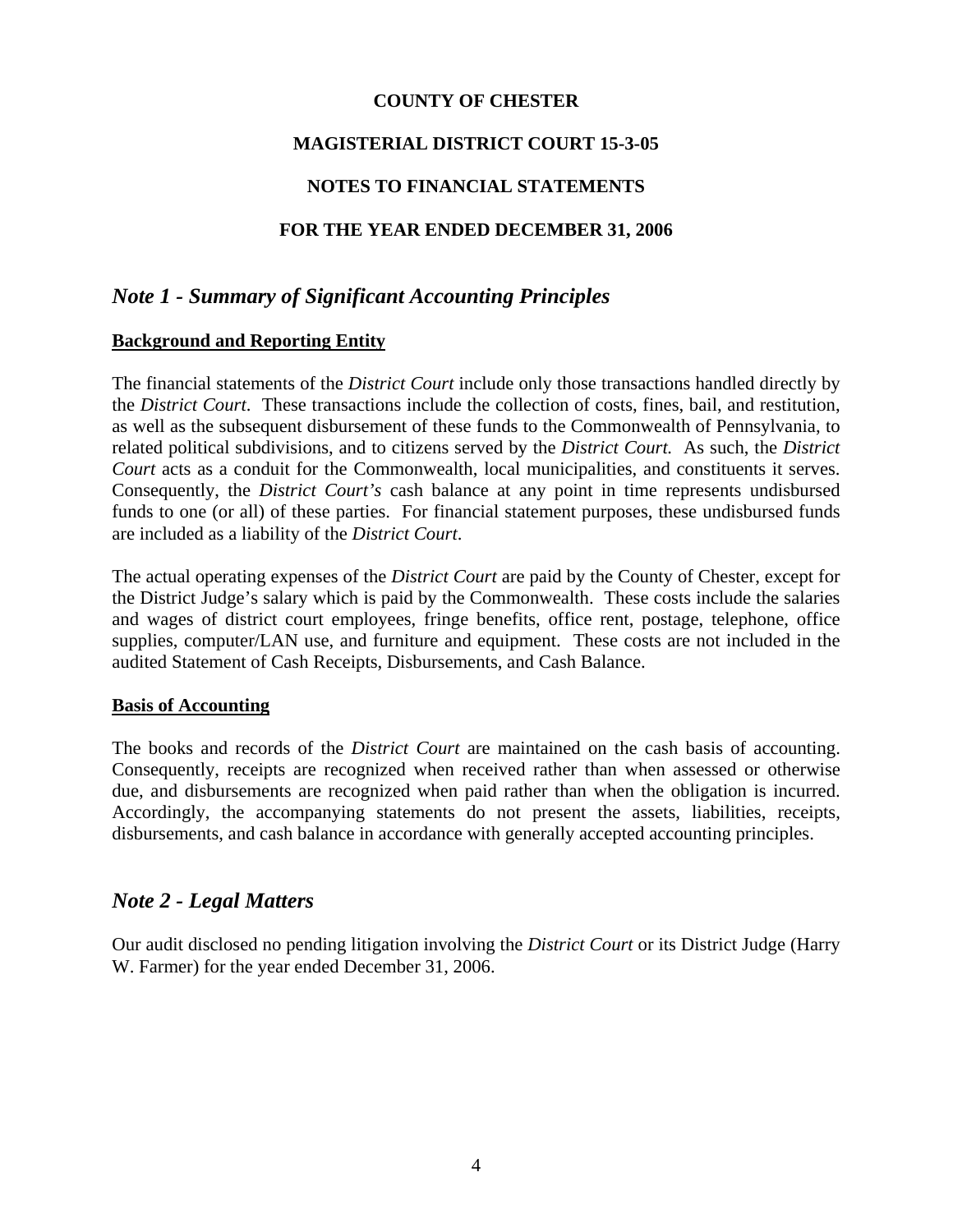#### **MAGISTERIAL DISTRICT COURT 15-3-05**

#### **SCHEDULE OF COUNTY OF CHESTER REVENUES AND DIRECT EXPENDITURES**

#### **FOR THE YEARS ENDED DECEMBER 31, 2006 and 2005 (Unaudited)**

|                                           | 2006           | 2005           |
|-------------------------------------------|----------------|----------------|
| Revenues:                                 |                |                |
| <b>County Fines and Costs</b>             | 110,340        | 87,884<br>\$   |
| Direct Expenditures:                      |                |                |
| Salaries and Wages                        | \$<br>154,303  | \$<br>149,273  |
| <b>Fringe Benefits</b>                    | 65,290         | 64,625         |
| <b>Facilities Repairs and Maintenance</b> | 0              | 960            |
| Electric                                  | 12,284         | 9,468          |
| Postage                                   | 10,151         | 8,252          |
| Water / Sewer                             | 323            | 1,032          |
| Fuel                                      | 5,551          | 3,782          |
| <b>Other Professional Expenses</b>        | 8,351          | 12,085         |
| <b>Office Supplies</b>                    | 3,711          | 2,656          |
| Telephone/Data Lines                      | 8,727          | 6,532          |
| <b>Equipment Rental</b>                   | 440            | 943            |
| <b>Travel and Mileage</b>                 | 528            | 609            |
| <b>Other General Expenses</b>             | $\Omega$       | 47             |
| Equipment – Non Capital                   | 4,446          | $\theta$       |
| <b>Total Direct Expenditures</b>          | <u>274,105</u> | <u>260,264</u> |

**Note 1: The revenue figure per the County of \$110,340 differs from the amount disbursed to the County by the** *District Court* **of \$106,858. This results from the use of the cash basis of accounting by the** *District Court* **and the modified accrual basis of accounting by the County. The** *District Court* **recognizes the disbursement as of the check date, while the County recognizes the revenue in the year the fines and costs are collected by the** *District Court***.**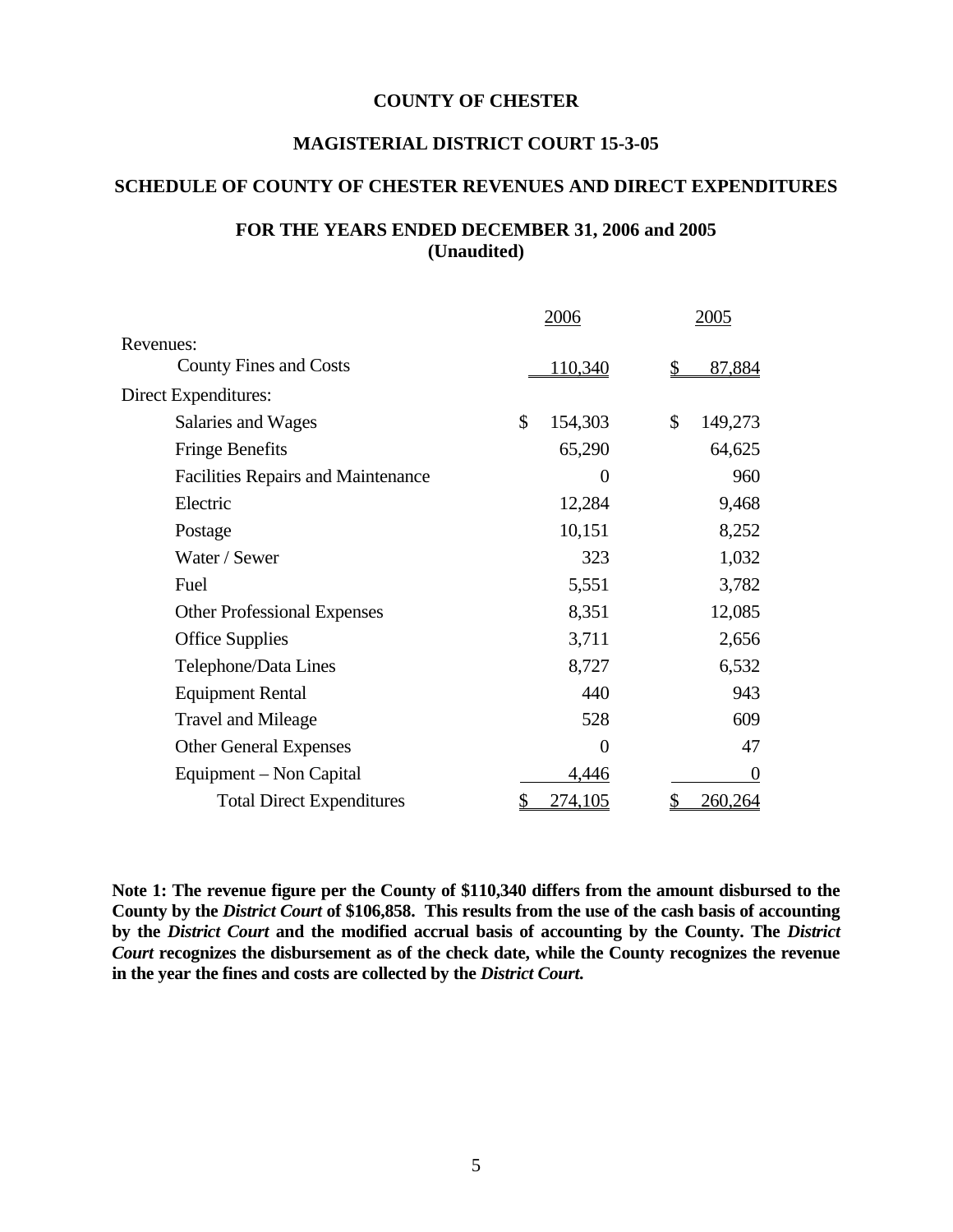## **MAGISTERIAL DISTRICT COURT 15-3-05**

#### **GENERAL INFORMATION**

## **FOR THE YEARS ENDED DECEMBER 31, 2006 and 2005 (Unaudited)**

(1) A comparison of the case load between 2006 and 2005 is as follows:

| <b>Docket Description</b>         | <b>Case Load</b> |       |
|-----------------------------------|------------------|-------|
|                                   | 2006             | 2005  |
| Traffic                           | 2,649            | 2,494 |
| Non-traffic                       | 2,282            | 825   |
| Civil                             | 385              | 289   |
| Criminal                          | 470              | 445   |
| Total cases docketed for the year |                  |       |

(2) The *District Court's* support staff was comprised of 5 full-time individuals during 2006.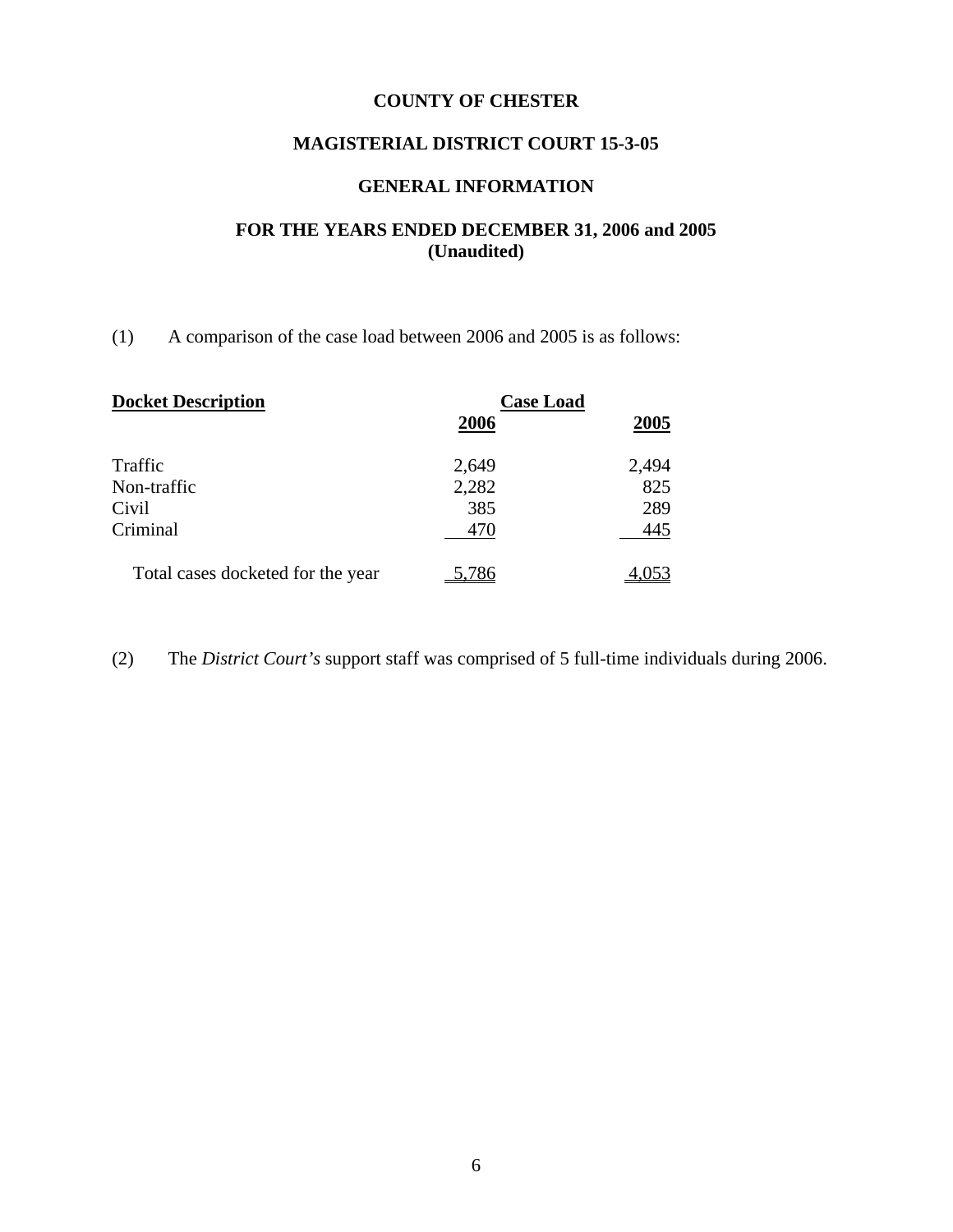

# **COUNTY OF CHESTER** OFFICE OF THE CONTROLLER

2 N. HIGH STREET, SUITE 540, P.O. BOX 2748, WEST CHESTER, PA 19380-0991 TELEPHONE: (610) 344-6155 FAX: (610) 344-6750

August 2, 2007

VALENTINO F. DIGIORGIO, III Controller

> District Court 15-3-05 305 South Third Street Oxford, PA 19363-1701

## **Report on Compliance and on Internal Controls Over Financial Reporting**

In accordance with Government Auditing Standards, the scope of our audit included an examination and evaluation of the adequacy and effectiveness of the *District Court's* system of internal control and the *District Court's* quality of performance in carrying out assigned responsibilities. The primary objectives of internal controls include the following:

- Compliance with policies, procedures, laws, and regulations
- Accomplishment of goals
- Reliability and integrity of information
- Economical and efficient use of resources
- Safeguarding of assets.

In addition, generally accepted auditing standards (GAAS) require that auditors obtain an understanding of the internal control process and assess control risk in financial statement audits. For a financial statement audit, internal control is defined as a process that is designed to provide reasonable assurance that objectives regarding the reliability of financial reporting, the effectiveness and efficiency of operations, and the compliance with applicable laws and regulations are achieved. The internal control process consists of five components. They are the *control environment*, *risk assessment*, *information and communication*, *monitoring*, and *control activities*.

The *control environment* sets the tone of the organization and is the foundation for all other components of internal control. The collective effect of various important factors defines the *control environment*, which in turn establishes, enhances, or mitigates the effectiveness of policies and procedures. These important factors include the entity's organizational structure and methods of assigning authority and responsibility.

The *risk assessment* is the entity's identification and analysis of relevant risks to the achievement of its objectives, and forms a basis for determining how the risks should be managed.

*Information and communication* are the identification, capture, and exchange of information in a form and time frame that enables people to carry out their responsibilities.

*Monitoring* is a process that assesses the quality of internal control performance over time.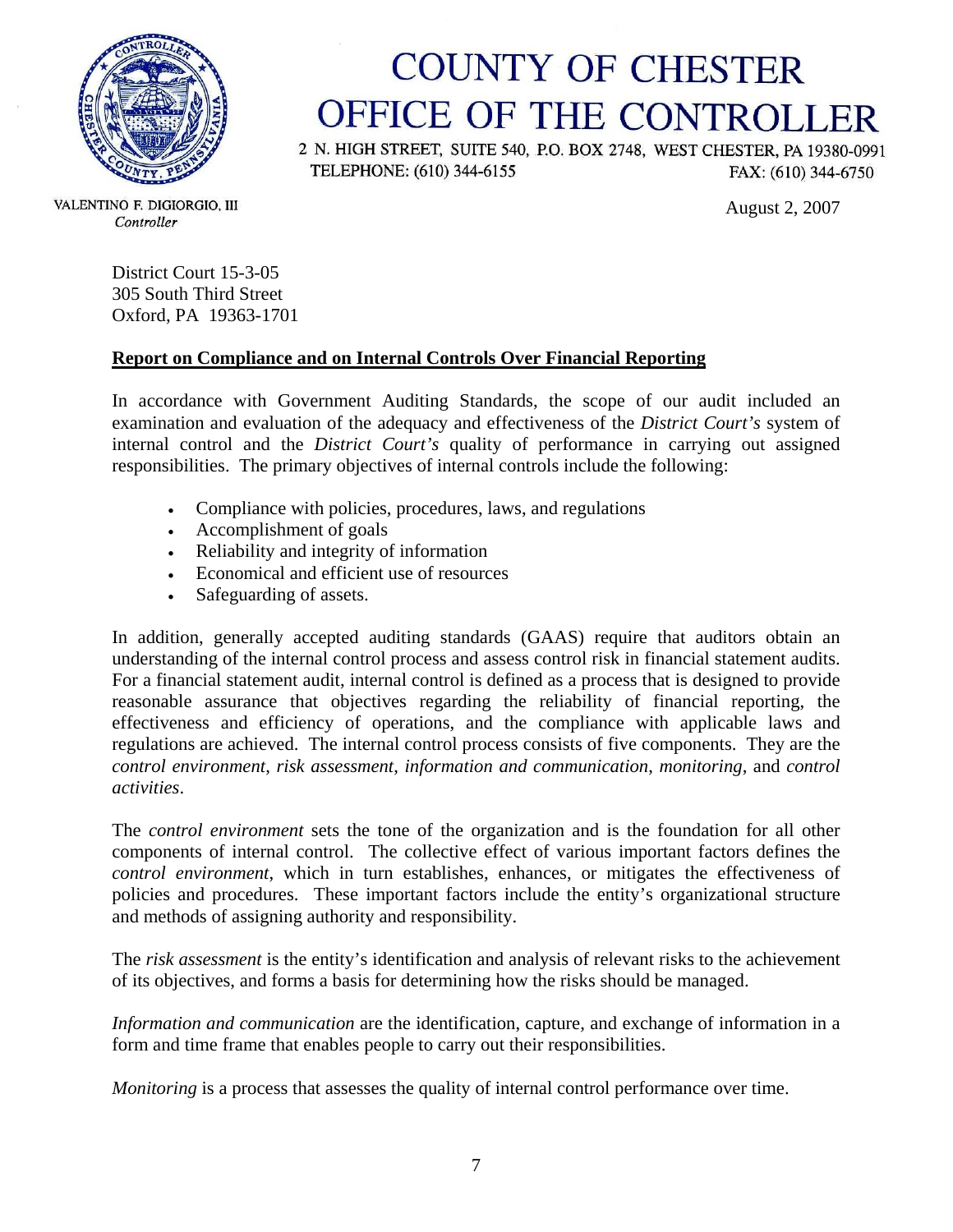#### **Report on Compliance and on Internal Controls Over Financial Reporting (continued)**

*Control activities* are the policies and procedures that help ensure management directives are carried out. These policies and procedures may be classified as:

- Authorization
- Segregation of duties
- Documentation
- Physical safeguards
- Independent checks and balances.

Our audit disclosed one weakness that, in our opinion, poses a significant risk to the *District Court*, the County of Chester, or any other political subdivision served by the *District Court*.

A finding of lesser significance in the area of internal controls specifically:

¾ Internal controls with respect to reconciliation of the *District Court's* checking account

have been addressed under separate cover with the management of the *District Court* for its action and/or response. Copies of the Management Letter will be made available upon request.

This report is intended for the information of the Chester County Commissioners, the Chester County Court of Common Pleas, the Auditor General of Pennsylvania, and all other political affiliates served by the *District Court*. This report is, however, a matter of public record, and its distribution is not limited.

Valet D. Ljegio to

Valentino F. DiGiorgio, III **Controller**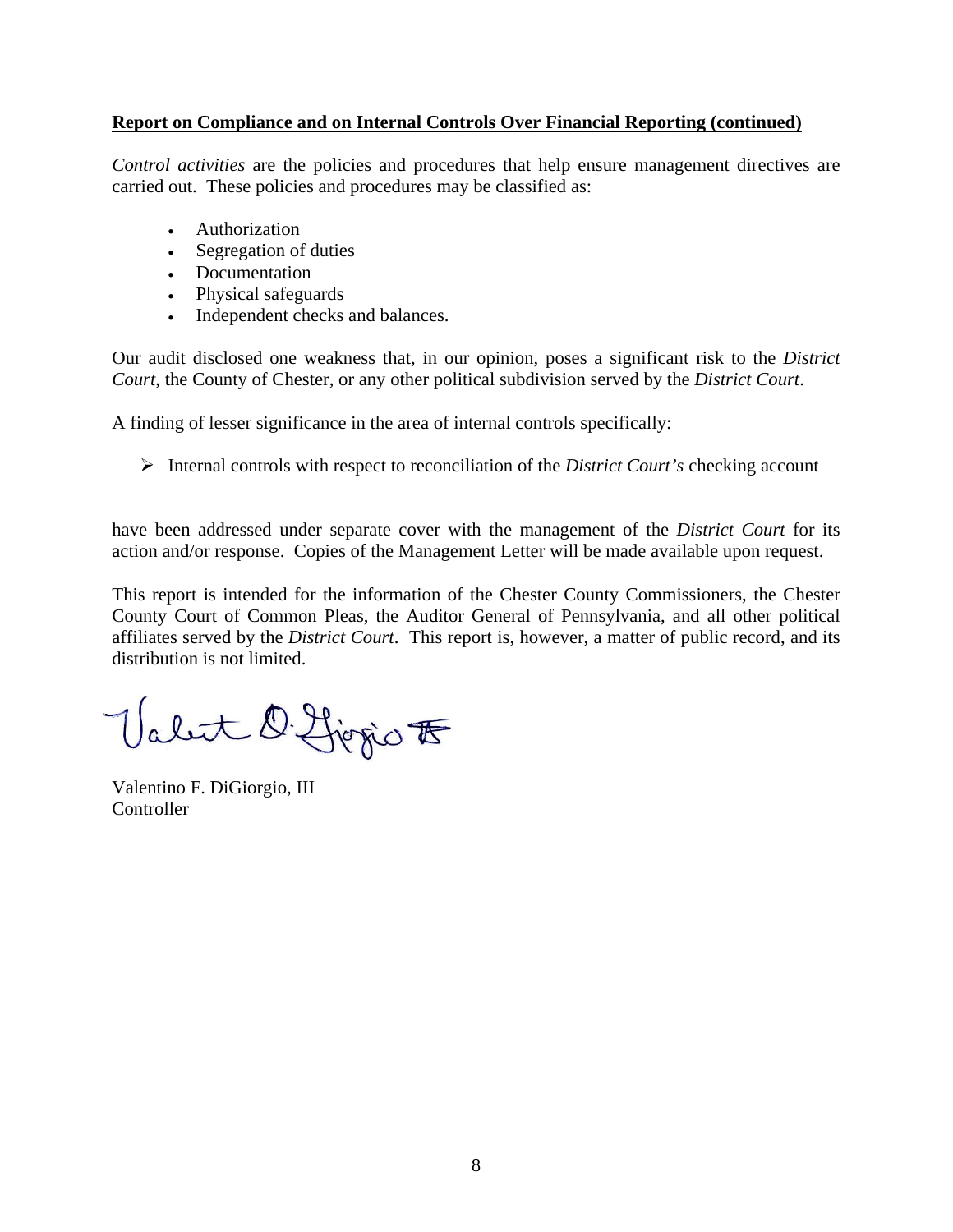### **MAGISTERIAL DISTRICT COURT 15-3-05**

### **FINDINGS AND RECOMMENDATIONS**

#### **FOR THE YEAR ENDED DECEMBER 31, 2006**

#### **I. INTERNAL CONTROL FINDINGS AND RECOMMENDATIONS**

#### AUTHORIZATION / RECONCILIATION / DOCUMENTATION

#### Finding 1: Cash/Escrow Payable

In April 2006, the *District Court* receipted a payment for a civil case for \$.20 more than the actual amount of the check. Instead of voiding the receipt, the clerk deposited the \$.20 herself on the case and ran another receipt for the \$.20. On the books, the *District Court* recorded a deposit of \$88.71 (the amount of charges due - \$88.51 + the amount shorted on the check - \$.20). In the bank, the deposit amounted to \$88.51 (the amount of the check written by the plaintiff - \$88.31 + the amount added by the clerk to cover the shortage - \$.20). The correct amount that should be reflected on the books and the bank is \$88.51, the full amount of fines and costs due from the plaintiff. The Daily Deposit Record for the day shows total payments received amounting to \$1,637.71. The deposit ticket prepared by the *District Court* (and later validated by the bank) was in the amount of \$1,637.51. Due to the processing of the second receipt, the books were overstated by \$.20. As a result, the *District Court* needed to process a debit adjustment to correct the overstatement and reconcile to the bank. Although this matter involves an immaterial amount, the steps that led up to this adjustment show a significant breakdown of internal controls.

#### **Recommendation**

Internal Audit strongly recommends that the *District Court* not make payments on behalf of plaintiffs (or defendants) when an underpayment has been received. Since the receipt for the additional monies does not show the *District Court* as the remitter, the facts of the case become distorted and misleading. In addition, such activity may also lead to unnecessary adjustments and demonstrates poor internal controls. Proper procedures mandate that erroneous receipts be voided and that the party be contacted to provide full payment.

Additionally, Internal Audit suggests that, although the books are in balance with the bank, the *District Court* clear the debit adjustment that brought them into balance. Proper accounting procedures dictate that all debit entries should have an equal and corresponding credit entry. As such, it is recommended that the *District Court* void the \$.20 receipt mentioned above. This will automatically result in a deposit adjustment and the *District Court* will then be able to process the \$.20 credit adjustment which will negate the original debit adjustment. The book balance and the bank balance will again be in agreement.

#### Auditee Response

District Court management concurs with the finding and recommendation.